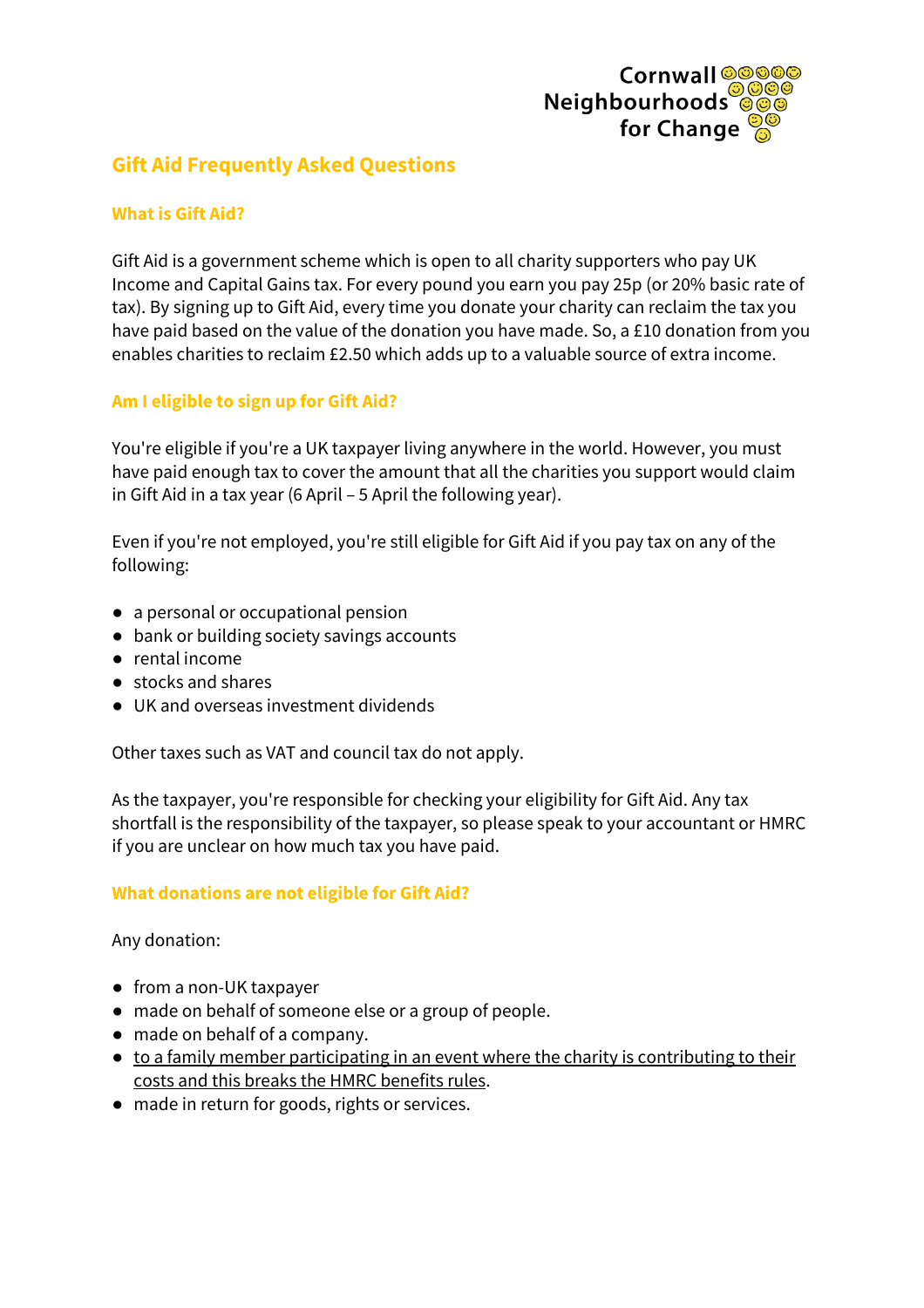

#### **How much tax do I need to pay to be eligible for Gift Aid?**

In one financial year you must have paid at least 25p in income or capital gains tax for every £1 you donate to charity. Every Income Taxpayer has a tax-exempt threshold before they start paying tax. So please ensure you are paying enough tax to Gift Aid your donations.

### **How do I sign up for Gift Aid?**

Simply tick the box on the donation form, complete a separate Gift Aid Declaration form or call the Better Sense team on T: 01209 310610.

#### **Will I have to make a Gift Aid declaration again?**

No, once you sign up to Gift Aid your declaration will be ongoing and will cover any future donations you may make. Please notify us if your circumstances change and you no longer pay enough tax to cover your donations. We can also claim Gift Aid on any donations you may have made to us in the previous four years if you were paying tax in that time, just tick and date the Gift Aid Declaration.

#### **What if I donate to several charities and want to Gift Aid to all of them?**

You can do this by signing a declaration for each charity. As long as each tax year you will have paid at least the equivalent amount of tax that all the charities combined will be claiming, Gift Aid can be applied. It's your responsibility to repay any difference.

#### **How do I know if I pay UK income or capital gains tax?**

If any of the following applies to you:

- income tax is deducted from your salary before you receive it
- you pay tax after submitting a self-assessment form each year
- you have a taxable pension plan, savings (eg with a building society) or investment income
- you have paid capital gains tax (eg on the sale of a property or share)

If you're unsure of your eligibility for Gift Aid, please contact [HMRC.](https://www.gov.uk/government/organisations/hm-revenue-customs/contact)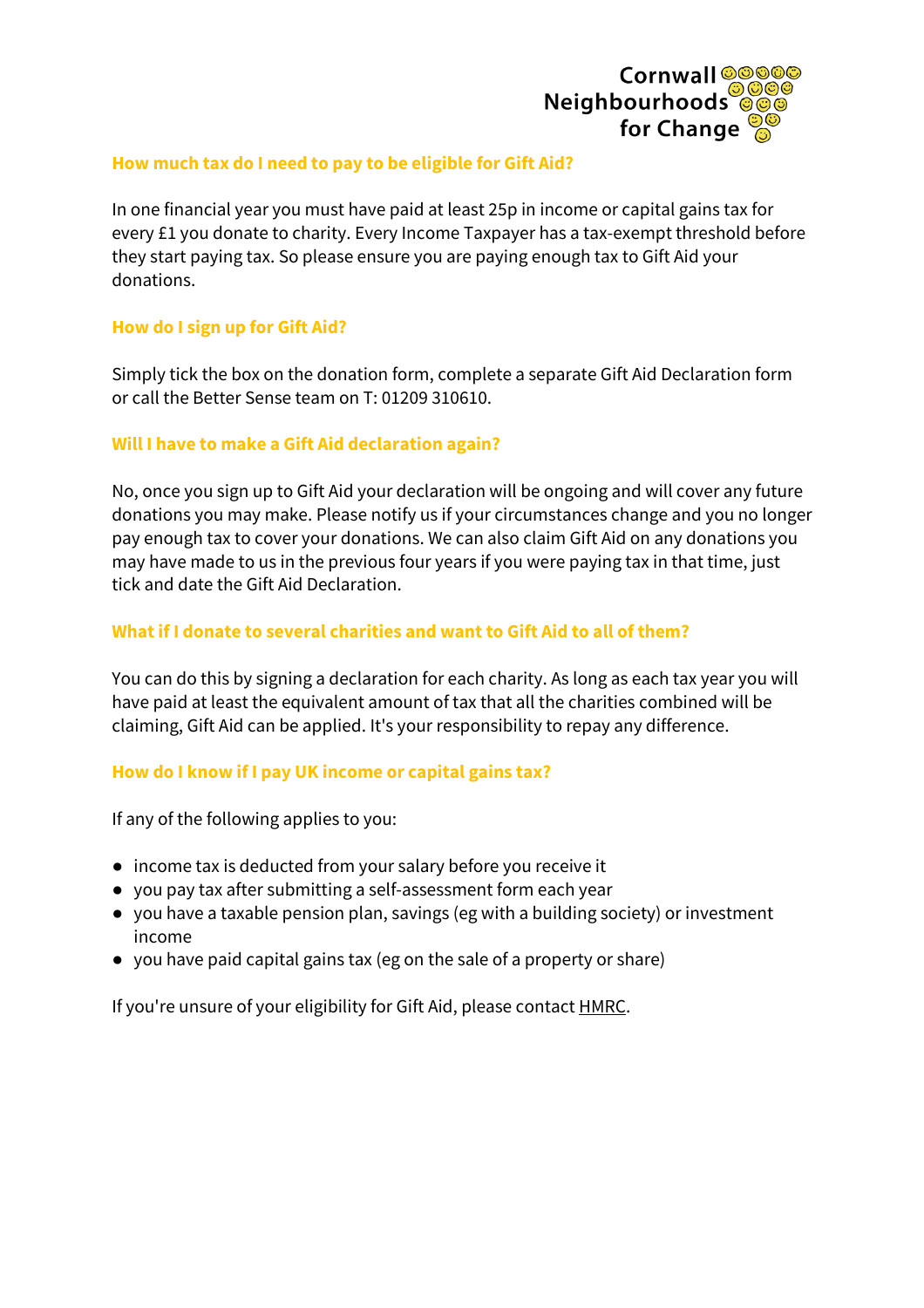

#### **What should I do if my tax status changes or I need/want to cancel my declaration?**

Please inform us:

- · by phone: 01209 310610 (Monday to Friday, 9am to 5pm)
- · by email: info@cn4c.org.uk
- · or write to: Better Sense, CN4C, The Elms, 61 Green Lane, Redruth TR15 1LS

#### **How would Gift Aid affect my tax?**

Signing up to Gift Aid doesn't affect the tax you pay. We make the claim to HMRC on the tax you have already paid on your donations.

#### **I am a higher rate taxpayer**

As a higher rate taxpayer, when you donate the charity will claim against your donation at the basic rate of tax (currently 20%). However, the good news is you can claim the difference between the rate you pay and basic rate on your donation. It's the same if you live in Scotland.

All you need to do is complete the charitable giving section on your self-assessment tax form.

Example:

You donate £100 to charity – the charity claim Gift Aid to make your donation £125. You pay 40% tax so you can personally claim back £25.00 (£125 x 20%).

If you don't have to send a tax return, contact HMRC and ask for a P810 form. You'll need to submit it by 31 January after the end of the previous tax year.

# **What if I don't pay UK tax?**

Unfortunately, the scheme is only open to UK Taxpayers, so you're not eligible for Gift Aid. It's still worth letting us know so that we don't ask you for this information again.

# **I don't pay tax but my husband/wife does. Can I Gift Aid through them?**

If you're able to donate using a joint bank account and your spouse is willing to sign a Gift Aid Declaration, your donations would be eligible for Gift Aid. Please contact us so that we can make a note of this information.